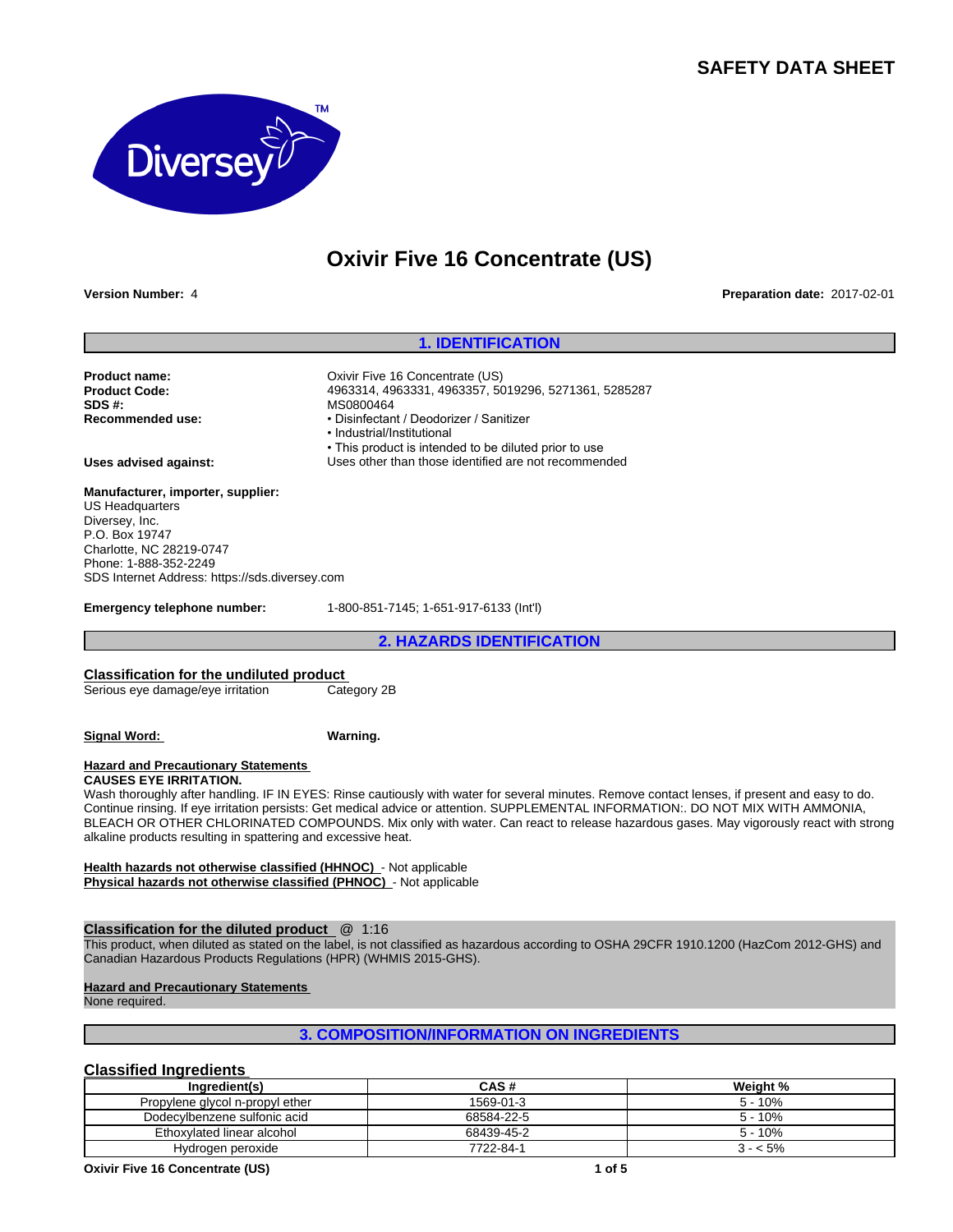| 7664-<br>ററ<br>Phosphoric au<br>ാറ-<br>$\overline{\phantom{a}}$<br>$\cdot$ |
|----------------------------------------------------------------------------|
|----------------------------------------------------------------------------|

# \*Exact percentages are being withheld as trade secret information

# **4. FIRST AID MEASURES**

## **Undiluted Product:**

**Eyes:** Rinse with plenty of water. If irritation occurs and persists, get medical attention. **Skin:** Rinse with plenty of water. If irritation occurs and persists, get medical attention. **Inhalation:** No specific first aid measures are required. **Ingestion:** IF SWALLOWED: Rinse mouth. DO NOT induce vomiting unless directed to do so by medical personnel. **Notes to physician:** Probable mucosal damage may contraindicate the use of gastric lavage.

**Most Important Symptoms/Effects:** No information available. **Immediate medical attention and special treatment needed** Not applicable. **Aggravated Medical Conditions:** None known.

## **Diluted Product:**

**Eyes:** Rinse with plenty of water. **Skin:** No specific first aid measures are required **Inhalation:** No specific first aid measures are required **Ingestion:** IF SWALLOWED: Call a Poison Center (1-800-851-7145) or doctor/physician if you feel unwell.

## **5. FIRE-FIGHTING MEASURES**

**Specific methods:** No special methods required<br> **Suitable extinguishing media:** The product is not flammable **Specific hazards:** 

The product is not flammable. Extinguish fire using agent suitable for surrounding fire.<br>Not applicable.

**Special protective equipment for firefighters:** As in any fire, wear self-contained breathing apparatus pressure-demand, MSHA/NIOSH (approved or equivalent) and full protective gear.

**Extinguishing media which must not be used for safety reasons:** No information available.

# **6. ACCIDENTAL RELEASE MEASURES**

**Environmental precautions and clean-up methods:**

**Personal precautions:** Put on appropriate personal protective equipment (see Section 8.). Clean-up methods - large spillage. Absorb spill with inert material (e.g. dry sand or earth), then place in a chemical waste container. Use a water rinse for final clean-up.

# **7. HANDLING AND STORAGE**

**Handling:** Avoid contact with eyes and clothing. Wash hands thoroughly with soap and water before eating, drinking, chewing gum, using tobacco or using the toilet and after handling product. Mix only with water. DO NOT MIX WITH AMMONIA, BLEACH, OR OTHER CHLORINATED COMPOUNDS. Can react to release hazardous gases. May vigorously react with strong alkaline products resulting in spattering and excessive heat. FOR COMMERCIAL AND INDUSTRIAL USE ONLY. **Storage:** Keep tightly closed in a dry, cool and well-ventilated place.

**Aerosol Level (if applicable) :** Not applicable.

**8. EXPOSURE CONTROLS / PERSONAL PROTECTION**

#### **Exposure Guidelines:** .

| Ingredient(s)     | CAS#      | <b>ACGIH</b>                                 | <b>OSHA</b>                              |
|-------------------|-----------|----------------------------------------------|------------------------------------------|
| Hydrogen peroxide | 7722-84-1 | ppm (TWA)                                    | ppm (TWA)<br>1.4 mg/m <sup>3</sup> (TWA) |
| Phosphoric acid   | 7664-38-2 | 3 mg/m <sup>3</sup> (STEL)<br>$mq/m^3$ (TWA) | $mg/m3$ (TWA)                            |

#### **Undiluted Product:**

**Engineering measures to reduce exposure:**

Good general ventilation should be sufficient to control airborne levels.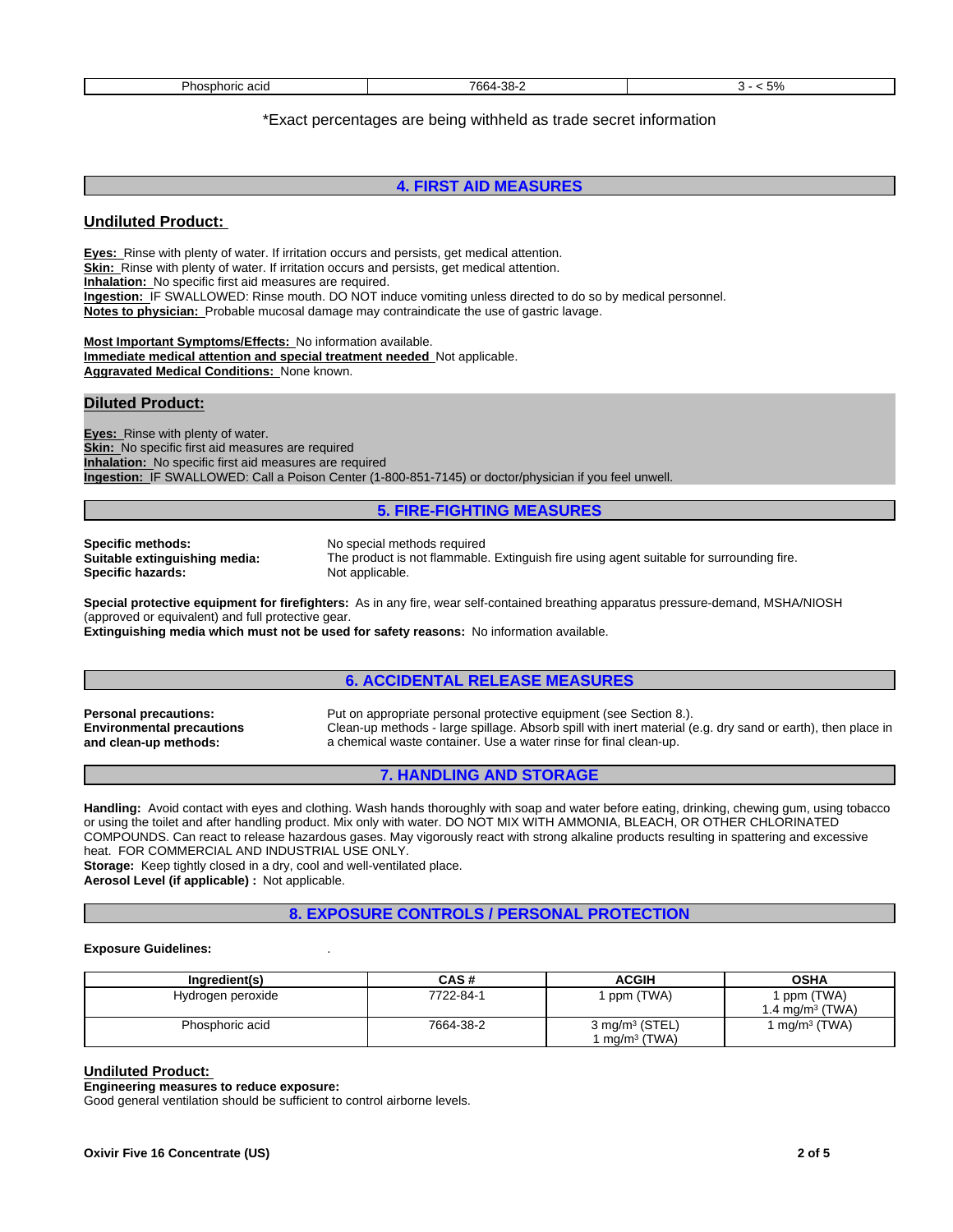# **Personal Protective Equipment**<br> **Eye protection:**

#### Safety glasses are not normally required. However, their use is recommended in those cases where handling the undiluted product involves a risk of splashing. Hand protection: If prolonged or repeated contact with skin may occur, wear chemical-resistant gloves. **Skin and body protection:** No personal protective equipment required under normal use conditions. **Respiratory protection:** No personal protective equipment required under normal use conditions. **Hygiene measures:** Handle in accordance with good industrial hygiene and safety practice.

#### **Diluted Product:**

**Engineering measures to reduce exposure:** Good general ventilation should be sufficient to control airborne levels

**Eye protection:** No personal protective equipment required under normal use conditions. Hand protection: No personal protective equipment required under normal use conditions. Skin and body protection: No personal protective equipment required under normal use conditions. **Respiratory protection:** No personal protective equipment required under normal use conditions. **Hygiene measures:** Handle in accordance with good industrial hygiene and safety practice.

# **9. PHYSICAL AND CHEMICAL PROPERTIES**

**Explosion limits: - upper:** Not determined **- lower:** Not determined **@** 1:16 **Dilution pH:** 2.3 (1:16) 1.9 > 200 °F > 93.4 °C **VOC % by wt. at use dilution** 0.47 **Physical State:** Liquid **Color:** *Coloriens*<br> **Evaporation Rate:** No information available **Color: Characteristic Color: Characteristic Evaporation Rate:** No information available **Configuration Convention Characteristic**<br> **Odor threshold:** No information available. **Convention Convention Convention Convention** Convention Convention Convention Convention **Odor threshold:** No information available. **Melting point/range:** Not determined **Decomposition temperature:** Not determined **Autoionition temperature:** Not determined **Autoignition temperature:** No information available **Solubility in other solvents:** No information available **Relative Density (relative to water):** 1.038 **Density: Relative Density: Relative to water):** 1.038 **Density: Relative Density: No** information available **Density:** 8.66 lbs/gal 1.038 Kg/L **Vapor density:** No information available **Bulk density:** No information available **Bulk density:** No information available **Bulk density:** No information available **Vapor pressure:** No information available.<br> **Flash point (°F):** > 200 °F > 93.4 °C<br> **Partition coefficient (n-octanol/water):** N **Viscosity:** No information available **Elemental Phosphorus:** 1.314 % by wt.<br> **VOC:** 8.32 % \* **VOC: 8.32 % \* Flammability (Solid or Gas):** Not applicable **Corrosion to metals:** Not corrosive **Sustained combustion:** Not applicable

**Partition coefficient (n-octanol/water):** No information available

\* - Title 17, California Code of Regulations, Division 3, Chapter 1, Subchapter 8.5, Article 2, Consumer Products, Sections 94508

# **10. STABILITY AND REACTIVITY**

**Reactivity:** Not Applicable<br> **Stability:** The product is **Stability:** The product is stable<br> **Possibility of hazardous reactions:** May vigorously react May vigorously react with strong alkaline products resulting in spattering and excessive heat. **Hazardous decomposition products: Oxygen.**<br>**Materials to avoid:** Strong b **Materials to avoid:** Strong bases. Ammonia. Do not mix with chlorinated products (such as bleach). Do not mix with any other product or chemical unless specified in the use directions. **Conditions to avoid:** No information available.

# **11. TOXICOLOGICAL INFORMATION**

# **Information on likely routes of exposure:**

Skin contact, Eye contact, Inhalation, Ingestion

#### **Delayed, immediate, or chronic effects and symptoms from short and long-term exposure**

**Skin contact:** May be mildly irritating to skin. **Eye contact:** Causes eye irritation. **Ingestion:** May be harmful if swallowed. **Inhalation:** No information available. **Sensitization:** No known effects. **Target Organs (SE):** None known **Target Organs (RE):** None known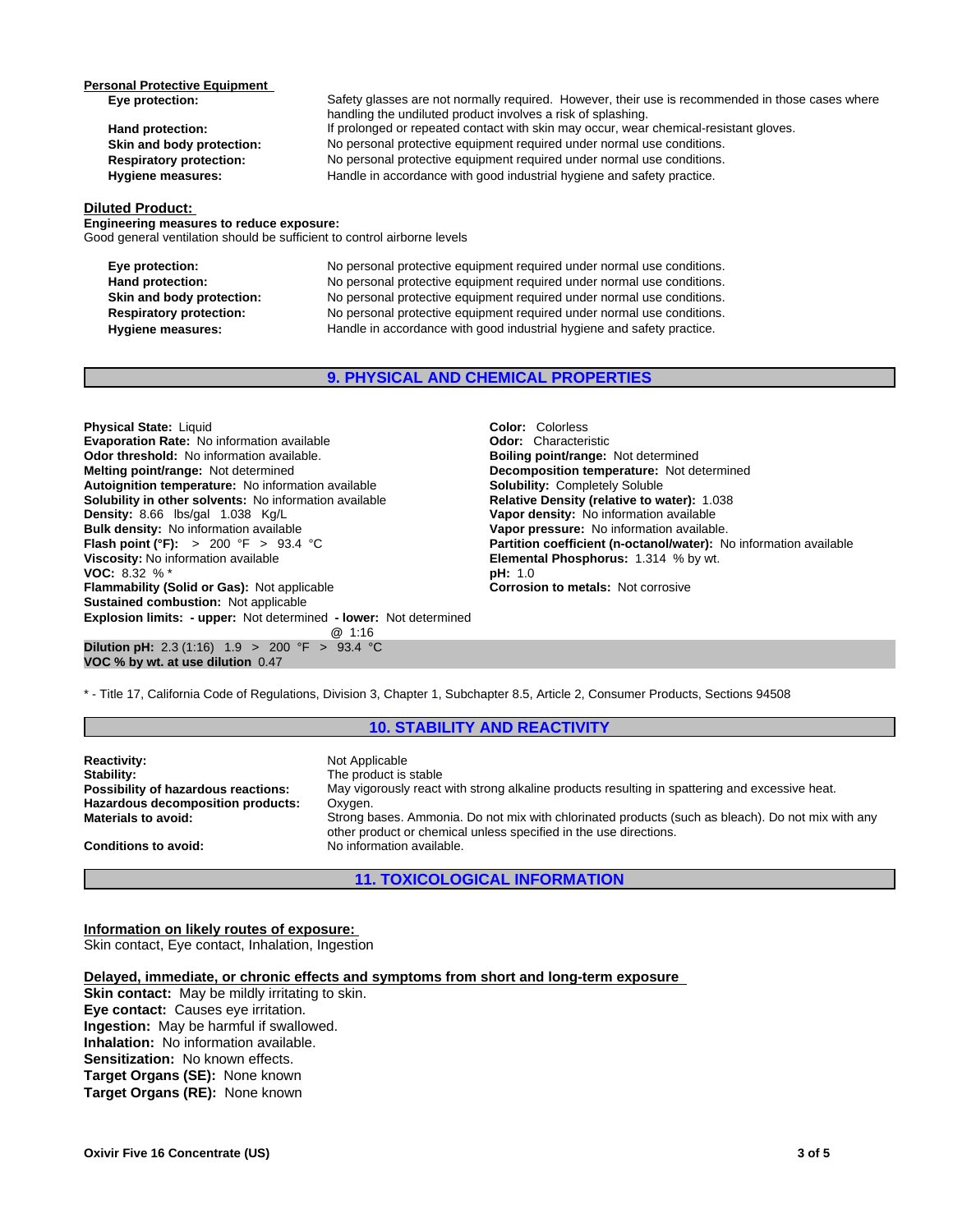**Numerical measures of toxicity ATE - Oral (mg/kg):** 4100 **ATE - Dermal (mg/kg):** >5000 **ATE - Inhalatory, mists (mg/l):** >20

# **12. ECOLOGICAL INFORMATION**

**Ecotoxicity:** No information available.

**Persistence and Degradability:** No information available.

**Bioaccumulation:** No information available.

## **13. DISPOSAL CONSIDERATIONS**

Do not contaminate water, food, or feed by storage or disposal.

#### **Waste from residues / unused products (undiluted product):**

This product, as sold, if discarded or disposed, is a hazardous waste according to Federal regulations (40 CFR 261.4 (b)(4)). Under RCRA, it is the responsibility of the user of the product to determine, at the time of disposal, whether the waste solution meets RCRA criteria for hazardous waste. Dispose in compliance with all Federal, state, provincial, and local laws and regulations.

#### **Waste from residues / unused products (diluted product):**

This product, when diluted as stated on this SDS, is a hazardous waste according to Federal regulations (40 CFR 261.4 (b)(4)). Under RCRA, it is the responsibility of the user of the product to determine, at the time of disposal, whether the waste solution meets RCRA criteria for hazardous waste. Dispose in compliance with all Federal, state, provincial, and local laws and regulations.

**Pesticide Storage:**

Refer to product label.

**Pesticide Disposal:** Refer to product label.

**Container Disposal:** Refer to product label.

**RCRA Hazard Class (undiluted product):** D002 Corrosive Waste. **RCRA Hazard Class (diluted product):** D002 Corrosive Waste.

**14. TRANSPORT INFORMATION**

**DOT (Ground) Bill of Lading Description:** NOT REGULATED

**IMDG (Ocean) Bill of Lading Description:** NOT REGULATED

# **15. REGULATORY INFORMATION**

#### **International Inventories at CAS# Level**

#### **U.S. Regulations**

**EPA Reg. No. :** 70627-58

This chemical is a pesticide product registered by the United States Environmental Protection Agency and is subject to certain labeling requirements under federal pesticide law. These requirements differ from the classification criteria and hazard information required for safety data sheets (SDS), and for workplace labels of non-pesticide chemicals. The hazard information required on the pesticide label is reproduced below. The pesticide label also includes other important information, including directions for use.

CAUTION: Harmful if swallowed. Causes moderate eye irritation. Avoid contact with eyes or clothing. Wear chemical splash-proof goggles or face shield. Wash thoroughly with soap and water after handling and before eating, drinking, chewing gum, using tobacco or using the toilet.